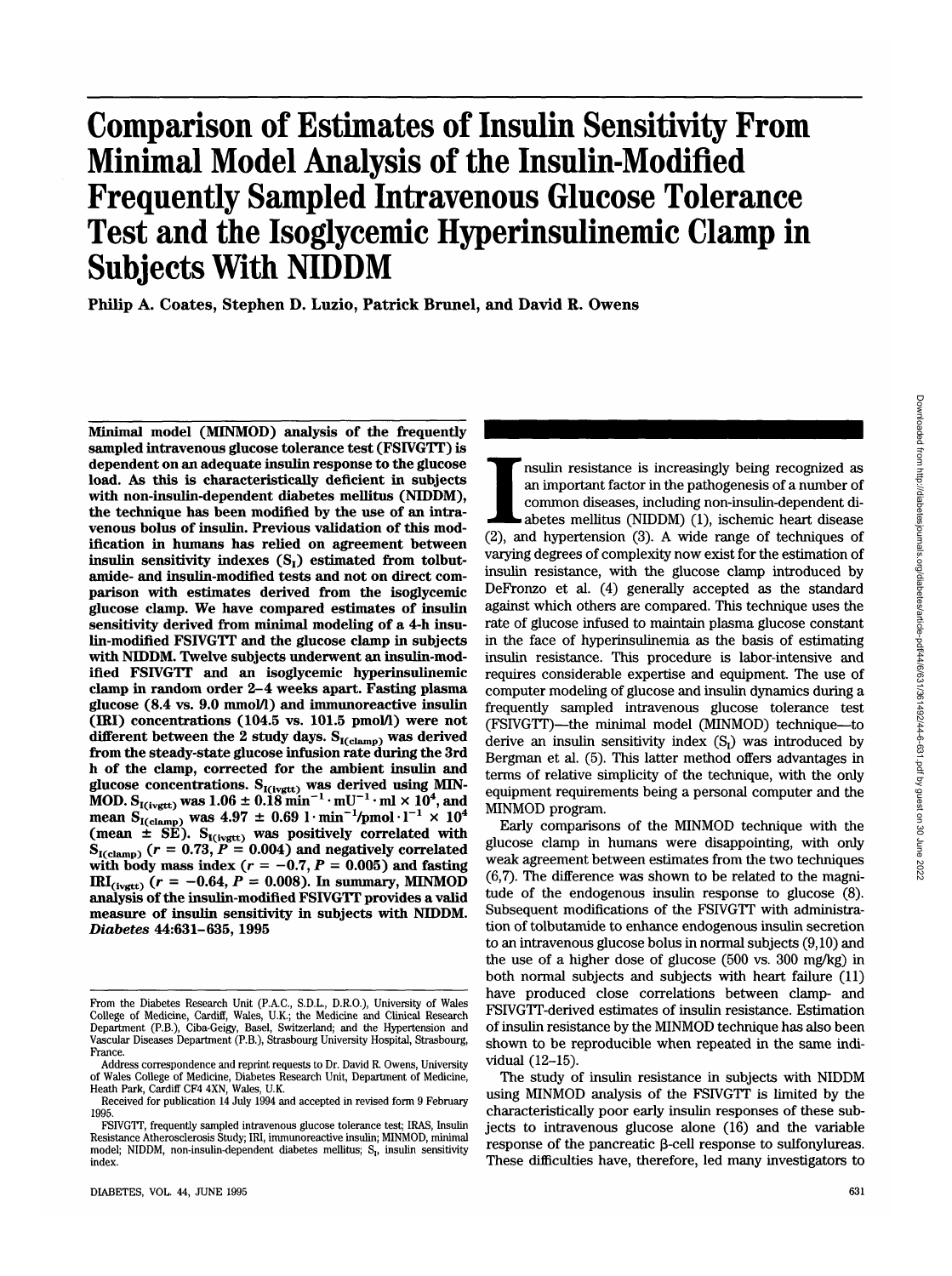## S, BY MINMOD AND ISOGLYCEMIC CLAMP IN NIDDM

use exogenous insulin following the glucose bolus to facilitate glucose disposal and aid modeling (17,18). Validation of this modification of the technique has been limited and largely dependent on comparisons with the tolbutamidemodified FSIVGTT or in subjects with insulin-dependent diabetes (17,19), although a previous study in NIDDM subjects showed a moderate correlation between the two techniques (20).

Therefore, we have examined the degree of correlation between estimates of insulin sensitivity from the insulinmodified FSIVGTT  $[S_{I(ivgt)}]$  and the glucose clamp  $[S_{I(clamp)}]$ in subjects with established well-controlled NIDDM. We performed isoglycemic hyperinsulinemic clamps, with the subjects being clamped at their fasting glucose levels, to allow comparison with MINMOD estimates at comparable glycemia.

## **RESEARCH DESIGN AND METHODS**

The study protocol was approved by the local ethics committee, and all participants gave written informed consent. Twelve men with established NIDDM agreed to take part. Their age was  $59.6 \pm 2.6$  years; time since diagnosis,  $6.3 \pm 0.6$  years; weight,  $82 \pm 41$  kg; and body mass index,  $28.1 \pm 1.0$  kg/m<sup>2</sup> (mean  $\pm$  SE). No subject had any medical condition other than NIDDM or was receiving drugs other than sulfonylureas, and all were screened for fitness to participate by a full medical history and examination, routine biochemical and hematological screening, and electrocardiogram. Each subject underwent an insulin-modified FSIVGTT and an isoglycemic hyperinsulinemic clamp in random order with 2-4 weeks between tests, during which time study participants maintained their normal isocaloric diets. Sulfonylurea therapy was omitted on the study days.

#### **Procedures**

*Isoglycemic hyperinsulinemic clamp.* These studies took place after a 12-h overnight fast. An antecubital vein was cannulated and used for glucose and insulin infusions. Another cannula was inserted retrogradely into a contralateral hand vein, and the hand was warmed in a heated box to allow sampling of arterialized blood. After three basal samples for plasma glucose, an infusion of human Actrapid (Novo)<br>samples for plasma glucose, an infusion of  $120 \text{ mH}$ ,  $\text{min}^{-1} \cdot \text{m}^{-2}$  com Nordisk, Bagsvaerd, Denmark) at a rate of  $160 \text{ mU} \cdot \text{min}^{-1} \cdot \text{m}^{-2}$  commenced for 4 min as a priming dose and then was reduced to 40  $mU \cdot min^{-1} \cdot m^{-2}$ , which was maintained for the duration of the study. The plasma glucose concentration was clamped at basal (mean of the three basal plasma glucose values) by means of a variable infusion rate of 20% D-glucose, changed on the basis of plasma glucose concentrations obtained every 10 min, and analyzed on a YSI Y2300 glucose analyzer (Yellow Springs, OH). In addition to samples for plasma glucose, blood was drawn for the measurement of insulin in the basal period and at regular intervals during the procedure.

Various indexes of insulin sensitivity can be derived from clamp data. In the present study, without the use of radiolabeled glucose to assess hepatic glucose output, we derived  $S_{I(clamp)}$ , which reflects the glucose infusion rate to maintain euglycemia at steady state during the 3rd h of the clamp (M value), corrected for the change in insulin concentration from basal and the ambient glucose concentration ( $M/\Delta I \times G$ , where  $\Delta I$ is the increment in insulin concentration from basal, and *G* is the clamped glucose concentration [21]). During this steady-state period, the mean  $\pm$  SE plasma glucose concentration was 8.34  $\pm$  0.67 mmol/1 and the mean plasma insulin concentration was  $575 \pm 40$  pmol/l. The mean coefficients of variation of steady-state plasma glucose and insulin concentrations were  $3 \pm 1$  and  $8 \pm 3$ %, respectively.

*Insulin-modified FSIVGTT.* These studies were conducted after a 12-h overnight fast. Antecubital veins were cannulated in both arms, one for sampling and the other for administration of glucose and insulin. After basal sampling for glucose and insulin, glucose (300 mg/kg) was administered at a constant rate over 2 min from  $t = 0$  min. At 20 min, 0.05 U/kg human Actrapid (Novo Nordisk) was given as a bolus injection. Blood samples for glucose and insulin were taken at  $t = 0, 2$ , 5, 8,10,12, 15, 20, 22, 24, 27, 30, 35, 45, 60, 90, 120, 150,180, 210, and 240 min.

The insulin and glucose dynamics were modeled using the MINMOD (5) facilitated by the MINMOD computer program, which provides

| <b>TABLE 1</b>                |  |
|-------------------------------|--|
| Insulin-modified FSIVGTT data |  |

| Subject        | Basal insulin<br>(pmol/l) | Basal glucose<br>(mmol/l) | $\mathrm{SI}_{\mathrm{(ivgtt)}}$<br>(min<br>mU<br>ml $\times$ 10 <sup>4</sup> ) |
|----------------|---------------------------|---------------------------|---------------------------------------------------------------------------------|
| 1              | 64                        | 9.3                       | 0.95                                                                            |
| $\mathbf{2}$   | 132                       | 7.9                       | 0.31                                                                            |
| 3              | 48                        | 6.0                       | 2.30                                                                            |
| 4              | 80                        | 11.5                      | 0.62                                                                            |
| 5              | 132                       | 8.8                       | 0.59                                                                            |
| 6              | 152                       | 11.0                      | 0.17                                                                            |
| 7              | 60                        | 7.6                       | 2.83                                                                            |
| 8              | 78                        | 12.6                      | 1.26                                                                            |
| 9              | 132                       | 8.0                       | 1.10                                                                            |
| 10             | 42                        | 8.1                       | 1.78                                                                            |
| 11             | 116                       | 7.2                       | 0.92                                                                            |
| 12             | 182                       | 9.3                       | 0.94                                                                            |
| Means $\pm$ SE | $101.5 \pm 13.1$          | $8.9 \pm 0.6$             | $1.06 \pm 0.18$                                                                 |

estimates of insulin sensitivity  $[S_{I(ivgt)]} ]$  and glucose effectiveness, which reflects glucose disposal at basal insulin concentrations.

**Analytical methods.** Plasma glucose from the FSIVGTT was also assayed on the Y2300. Immunoreactive insulin (IRI) was measured by a modification of the technique of Heding (22) using a second antibody to separate free and antibody-bound  $^{125}$ I-labeled insulin. The intra- and interassay coefficients of variation were 4.6 and 7.3%, respectively. **Statistical analysis.** Analyses were conducted using SPSS/PC for Windows. Results are expressed as means  $\pm$  SE unless stated otherwise. Linear regression analysis was used to derive the correlation coefficients; *P* values are one-sided.

# **RESULTS**

Table 1 includes data derived from the insulin-modified FSIVGTT, and Table 2 includes the data from the isoglycemic hyperinsulinemic clamp. Fasting plasma glucose and insulin concentrations were not different between the 2 study days  $(P = 0.12$  and  $P = 0.64$ , respectively). Figure 1 shows the mean plasma glucose and plasma insulin concentrations during the FSIVGTT.  $S_{I(i\text{vgtt})}$  and  $S_{I(\text{clamp})}$  were highly correlated ( $r = 0.73$ ,  $P = 0.004$ ) (Fig. 2). S<sub>I(ivgtt)</sub> also correlated significantly with fasting insulin concentrations ( $r = -0.64$ ,  $P = 0.008$ ) and body mass index ( $r = -0.7$ ,  $P = 0.005$ ) (Fig. 3). Similarly,  $S_{I(clamp)}$  was significantly correlated with both fasting insulin concentrations ( $r = -0.73$ ,  $P = 0.005$ ) and body mass index ( $r = -0.73, P = 0.004$ ) (Fig. 4). S<sub>I(ivgtt)</sub> was also calculated using the more commonly used 180-min sampling time frame. Again, all plasma insulin and glucose profiles successfully modeled and derived a mean  $S_{V(\text{ivert})}$  $_{0-180}$  of 1.03  $\pm$  0.16 min<sup>-1</sup> · mU<sup>-1</sup> · ml  $\times$  10<sup>4</sup>. This was not significantly different from  $S<sub>I(ivgt 0-240)</sub>$  ( $P = 0.87$ ) but correlated less well with  $S_{\text{I(clamp)}}$  ( $r = 0.52$ ,  $P = 0.04$ ).

## DISCUSSION

It is clear from earlier validation studies in normal subjects and subjects with various pathophysiological conditions that of the techniques available for the assessment of insulin action, i.e., the glucose clamp (4), continuous infusion of glucose with model assessment (23), the short insulin tolerance test (24), and MINMOD analysis of the FSIVGTT (5), all are intended to measure quantitatively the state of insulin sensitivity (25). Consequently, the choice of method depends on the aims and scope of the study and the investigators' preference. The glucose clamp has been widely exploited for the study of insulin resistance in subjects with NIDDM, but it is time-consuming and labor-intensive to conduct and there-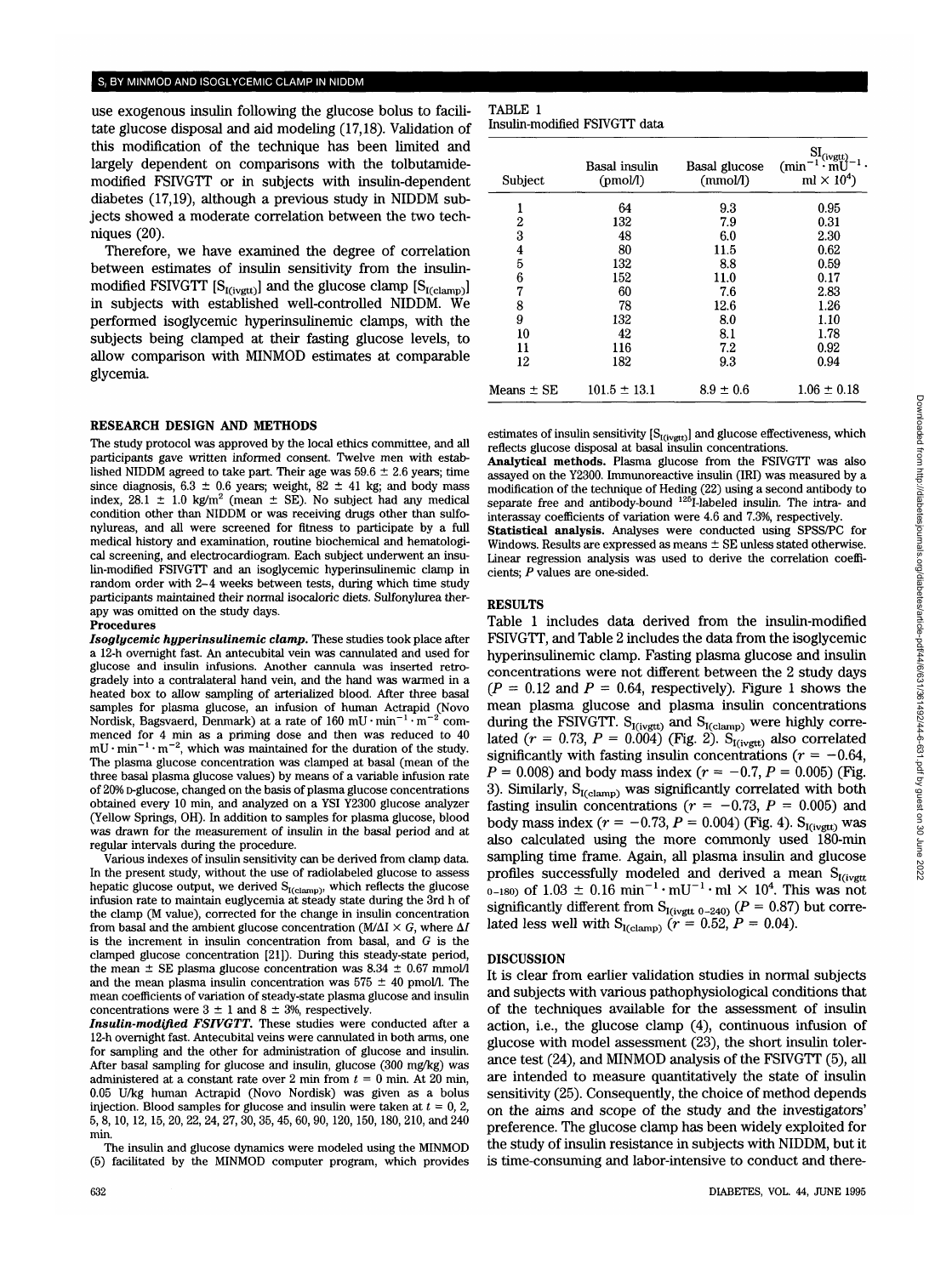TABLE 2 Isoglycemic clamp data

| Subject        | Basal insulin<br>(pmol) | Clamped insulin<br>(pmol) | Basal glucose<br>(mmol/l) | Clamped glucose<br>(mmol) | M (mmol/min)    | $\mathrm{SI}_\mathrm{(clamp)}$<br>$(1 \cdot \text{min}^{-1} / \text{pmol} \cdot$<br>$1^{-1} \times 10^{4}$ |
|----------------|-------------------------|---------------------------|---------------------------|---------------------------|-----------------|------------------------------------------------------------------------------------------------------------|
|                | 72                      | 384                       | 8.5                       | 8.4                       | 1.79            | 6.9                                                                                                        |
| 2              | 141                     | 564                       | 9.0                       | 9.0                       | 2.02            | 5.3                                                                                                        |
| 3              | 48                      | 438                       | 5.1                       | 5.1                       | 1.62            | 8.1                                                                                                        |
| 4              | 87                      | 630                       | 9.3                       | 9.2                       | 1.42            | 2.8                                                                                                        |
| 5              | 90                      | 756                       | 7.7                       | 7.6                       | 1.81            | 3.6                                                                                                        |
| 6              | 156                     | 528                       | 12.7                      | 12.6                      | 0.90            | 1.9                                                                                                        |
|                | 72                      | 462                       | 6.3                       | 6.2                       | 1.64            | 6.8                                                                                                        |
| 8              | 75                      | 654                       | 11.6                      | 11.3                      | 2.26            | 3.5                                                                                                        |
| 9              | 138                     | 492                       | 7.6                       | 7.5                       | 1.70            | 6.4                                                                                                        |
| 10             | 60                      | 480                       | 7.1                       | 7.0                       | 2.62            | 8.9                                                                                                        |
| 11             | 162                     | 846                       | 5.7                       | 5.7                       | 1.32            | 3.4                                                                                                        |
| 12             | 153                     | 630                       | 10.1                      | 10.0                      | 0.98            | 2.1                                                                                                        |
| Means $\pm$ SE | $104.5 \pm 12.1$        | $572 \pm 39.4$            | $8.4 \pm 0.7$             | $8.3 \pm 0.7$             | $1.67 \pm 0.14$ | $5.0 \pm 0.7$                                                                                              |

fore suitable mainly when small numbers of subjects are involved. MINMOD analysis of glucose and insulin data from the FSIVGTT is also labor-intensive but is relatively simpler to conduct and provides estimates of both insulin sensitivity



FIG. 1. Mean glucose and insulin concentration profiles during the FSIVGTT.

DIABETES, VOL. 44, JUNE 1995 633

and glucose effectiveness, either or both of which may be pathophysiologically important in NIDDM (18). The insulin modification of the FSIVGTT also avoids the potential unpredictability of the quantitative and qualitative  $\beta$ -cell response to sulfonylureas in NIDDM subjects that is implicit in the tolbutamide-modified FSIVGTT. In this study, we have demonstrated that estimates of insulin sensitivity derived from the insulin-modified FSIVGTT correlate well with estimates of insulin sensitivity derived from the isoglycemic hyperinsulinemic clamp in the same individuals. It is also encouraging that both sets of estimates provide equally strong correlations with other factors known to be associated with insulin resistance, namely fasting plasma insulin concentration (1) and obesity (14,15,26).

Our findings merit comparison to those of the Insulin Resistance Atherosclerosis Study (IRAS) group (27). The IRAS group recently reported good agreement between clamp-derived and extended sampling protocol  $(n = 22)$ 



FIG. 2. Correlation between  $S_{I(\text{ivgtt})}$  and  $S_{I(\text{clamp})}$ .  $r = 0.73$ ;  $P = 0.004$ .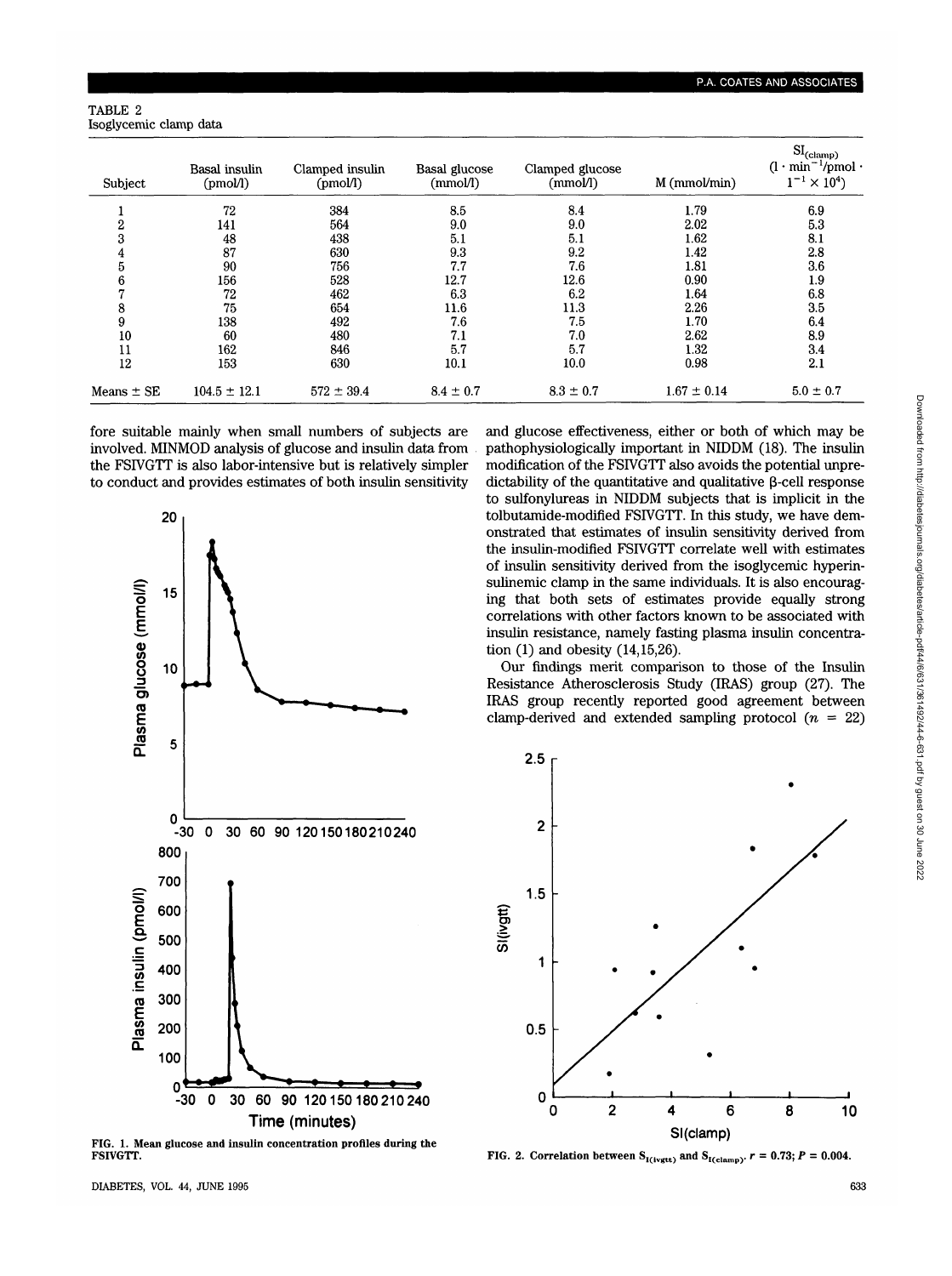



FIG. 3. Correlations between  $S_{I(i\text{sqrt}t)}$  and fasting insulin concentrations ( $r = -0.64$ ;  $P = 0.008$ )*(A)* and body mass index ( $r = -0.7$ ;  $P = 0.005$ )  $(r =$ <br> $(B).$ 

insulin-modified FSIVGTT-derived estimates of insulin sensitivity in normal healthy subjects ( $r = 0.53$ ), although correlations were weaker in subjects with impaired glucose tolerance  $(r = 0.48)$  and NIDDM  $(r = 0.41)$ . When the reduced sampling protocol  $(n = 12)$  was used in NIDDM subjects, no correlation with the clamp-derived estimates could be established ( $r = 0.3$ ,  $P = 0.085$ ). Importantly, in up to 50% of NIDDM subjects studied by the IRAS group,  $S<sub>I(iwgtt</sub>$ could not be estimated with either the 12- or 22-sample procedures and was thus set to zero. Therefore, as a result of these findings, they recommended that the insulin-modified FSrVGTT be used in population studies involving nondiabetic populations only and that additional studies were needed before the routine use of this test in subjects with NIDDM.

In our study, we observed a greater correlation *(r =* 0.73,  $P = 0.004$ ) than that observed by the IRAS group between estimates of insulin sensitivity from the insulin-modified FSIVGTT and the isoglycemic clamp in NIDDM subjects. The explanation for the discrepancy between these two study results despite the study of NIDDM subjects with similar characteristics (fasting plasma glucose, weight, and body mass index) must reside in the dose of insulin and the sampling schedule used in the insulin-modified FSIVGTT. We routinely use a higher dose of insulin than that used in the IRAS (0.05 vs. 0.03 U/kg), mainly because of concern over the

FIG. 4. Correlations between  $S_{I(\text{clamp})}$  and fasting insulin concentrations  $(r = -0.73; P = 0.005)$  (A) and body mass index  $(r = -0.73; P = 0.004)$  (B).

marked insulin resistance of NIDDM subjects and in the absence of any published comparative data. Indeed, the insulin dose may be more important than the sampling schedule because when the FSIVGTT data were modeled using the more traditional 180-min sampling schedule, a slightly reduced, but still significant, agreement ( $r = 0.52$ ,  $P = 0.04$ ) for the estimates of insulin sensitivity between the two techniques was derived. This level of agreement was still greater, however, than that achieved in the IRAS, with all  $S_{I(ivgt)}$  o-180) values distinguishable from zero.

Our results demonstrate that the insulin-modified FSIVGTT with MINMOD analysis provides a valid measure of insulin sensitivity, justifying its continued use in the investigation of subjects with or at risk of developing NIDDM. For studies involving large numbers of NIDDM subjects or studies in which major changes in insulin sensitivity may be expected, the 180-min sampling schedule with the high-dose insulin bolus should suffice. However, for studies with small subject numbers or uncertainty about changes in insulin sensitivity, consideration should be given to the full 25 sample 240-min sampling schedule.

# ACKNOWLEDGMENTS

This work was supported in part by Ciba-Geigy Pharmaceuticals, Basel, Switzerland.